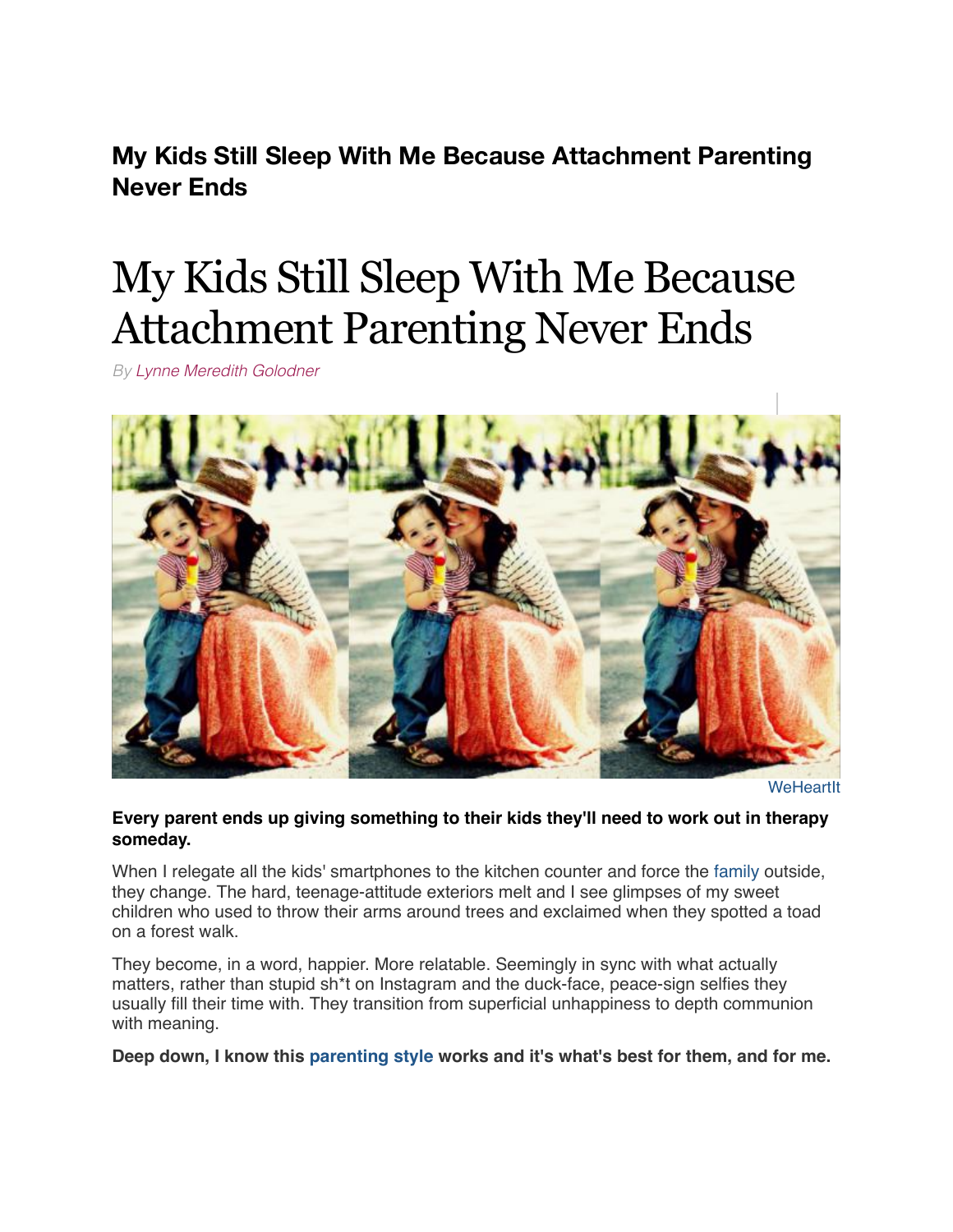It used to be called attachment parenting, and when they were little it meant letting them sleep in bed beside me, breastfeeding for years until they self-weaned, and pureeing sweet potatoes and avocado rather than buy jarred baby food.

It also meant taking my children on hikes, limiting their exposure to television, making video games off-limits, and engaging them in conversation every step of every day.

#### **It meant a holistic approach to life where synergy was the goal, driven by a belief that an early life foundation of attachment fostered ultimate independence, self-confidence, and joy in life.**

But that's not how I was raised. I was born in 1971 to parents who believed in letting babies cry it out in a crib in a room down the hall. My folks did what they thought was best.

That meant sending me to summer camp for a month at a time when I was 9, and every year thereafter. It meant leaving me and my siblings for a week every winter to vacation on their own. It meant setting boundaries like bedtime and adults-only, so we knew our place.

It also meant encouraging us to strive for high grades, and every goal we could imagine. When I was 10, I decided I would be the first Jewish woman president of the United States. I didn't see any reason why not.

#### **There's a good and a bad to every parenting approach. My parents might have been rigid in their framework, but they were loving, too.**

I remember a quiet early-morning conversation with my father the day after I got my first period. I couldn't wait to tell him and he didn't make me feel embarrassed or weird for wanting to discuss it.

He listened carefully, smiled warmly and said something like, "You're growing up, Lynnie." There was a hug involved.

We said "I [love](http://www.yourtango.com/love) you" a lot  $-$  like, all the time  $-$  and meant it. We said "I love you" to aunts and uncles and cousins so that now, when I have a favorite friend, I think nothing of proclaiming my love for her.

I spent nine summers at sleepover camp, and I can honestly say that for the first five I was perpetually homesick. I had fun, yes — waterskiing, arts and crafts, tennis and archery.

I loved the friendship services every Sunday morning under a big, old, fragrant pine tree, with guitars strummed by older campers, and mellifluous songs featuring the voices of all the girls around me.

I loved the letters that came every day from my mother, the weekly packages, and weekly letters typed by Dad but signed in his illegible scrawl.

I loved and hated being sent away. They believed it would build my independence; perhaps it did. My sister didn't like it and now lives a block from my parents, but she's sending her kids to summer camp anyway.

I'm not convinced, though.

**Childhood is so fleeting, and since I've been with my babies since day one, I don't want**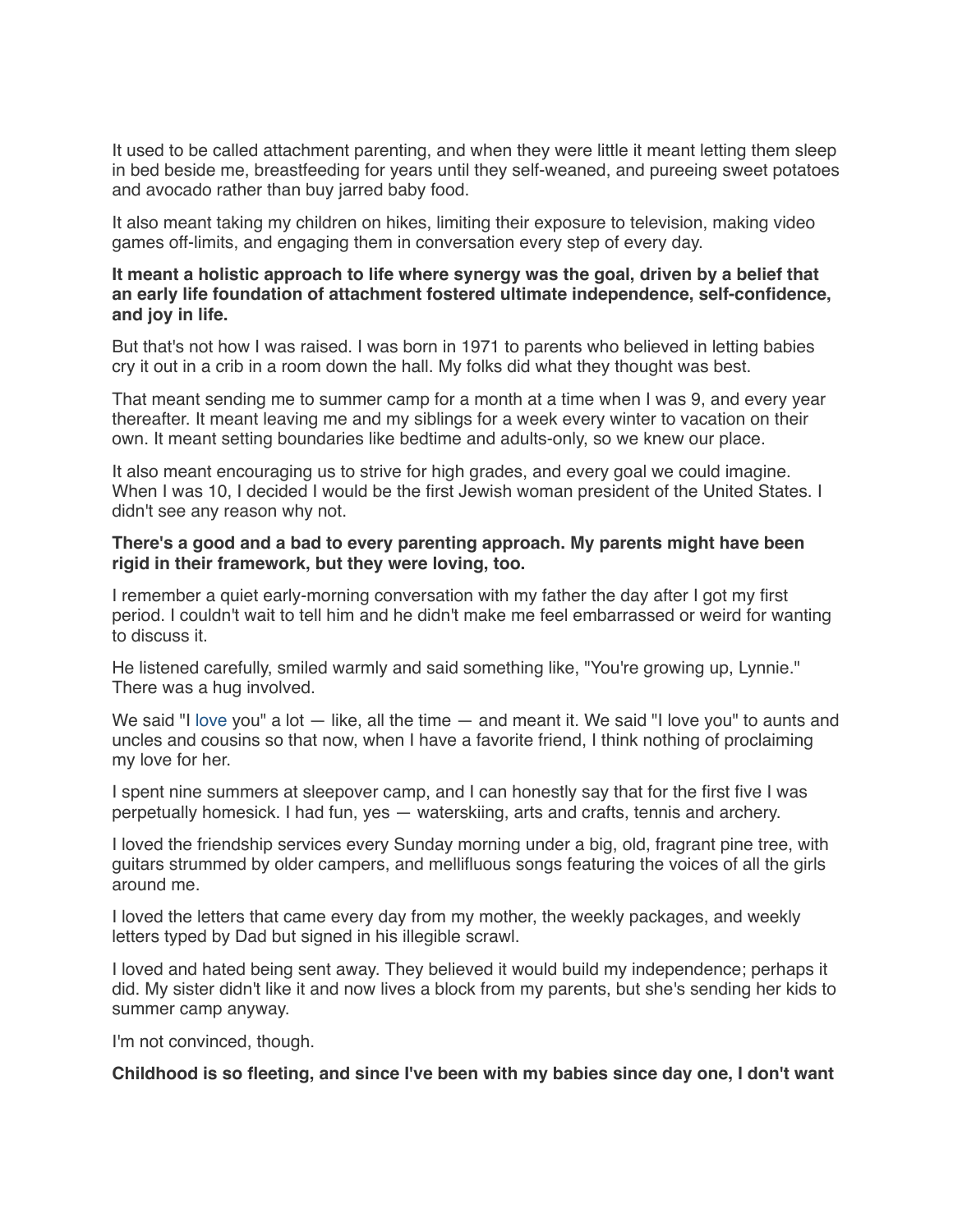#### **to miss more than I have to.**

I know they'll leave when they're ready. I know they'll succeed in life. I know it even more because if they feel they have a safe harbor in me to connect to, then they can go anywhere and never be alone.

My kids are 9, almost 12, and 13. They still climb into bed with me every night, and when my [husband](http://www.yourtango.com/2013197121/marriage-i-put-my-husband-my-child) goes out of town, they negotiate who gets to sleep in my bed which nights. I tell him to go away for increments of three days, so they each get a night.

Mostly, I believe my attachment parenting approach was the best choice possible.

Sometimes, though, I think I've given my children too many choices and too little structure. That's when I hear my mother's voice in mine, saying things like, "That's what I'm planning. You'll do it." Or, "Because I said so. I don't owe you an explanation."

## **I don't know if divorcing their dad or my parenting approach is the reason for my kids' version of neurosis.**

My daughter is a strong girl who literally won't take no for an answer. Sometimes I have to threaten to take away technology or time with friends just to get her to listen.

I hate those moments. I really hate them. It's not the kind of parent I want to be. Strongminded myself, I wish I were the parent-whisperer, who never raised her voice, nor threatened or grew angry.

My eldest son is the only one who didn't get full-on attachment parenting from the start because I simply didn't know back then. He started in a crib in another room; his dad and I were zombies for the first six weeks of his life, stumbling to his room when he cried awake at night, rocking him or nursing until he'd quiet again into sleep.

I tried the cry-it-out method once with him, crying myself on the floor of my room next to his, thinking how cruel it was to leave a helpless baby to scream himself to sleep without understanding why no one will come. I didn't make it through; he cried and cried, and eventually I ran in and scooped him up and reassured him.

But that mixed message might have messed him up.

My rabbi said recently that kids can tell when parents are on the fence. If we aren't solid in our own beliefs, they won't go along with anything we say.

That's a kinder way of saying, "Take a stand; be the parent; it's your way or the highway."

When my kids' father says, "I know what's best for you," or, "Don't question me," I cringe. It feels so autocratic, dictatorial, and mean.

### **But I've come to believe that it does no good to my children when I give them too long a leash. When they can choose from absolutely anything, they choose nothing. They sit in indecision, addicted to their phones, barking harshly at me and one another.**

Sometimes, being the parent means taking a stand, however unpopular it makes you. There's a saying that every parent ends up giving something to their kids that they'll need to work out in therapy someday.